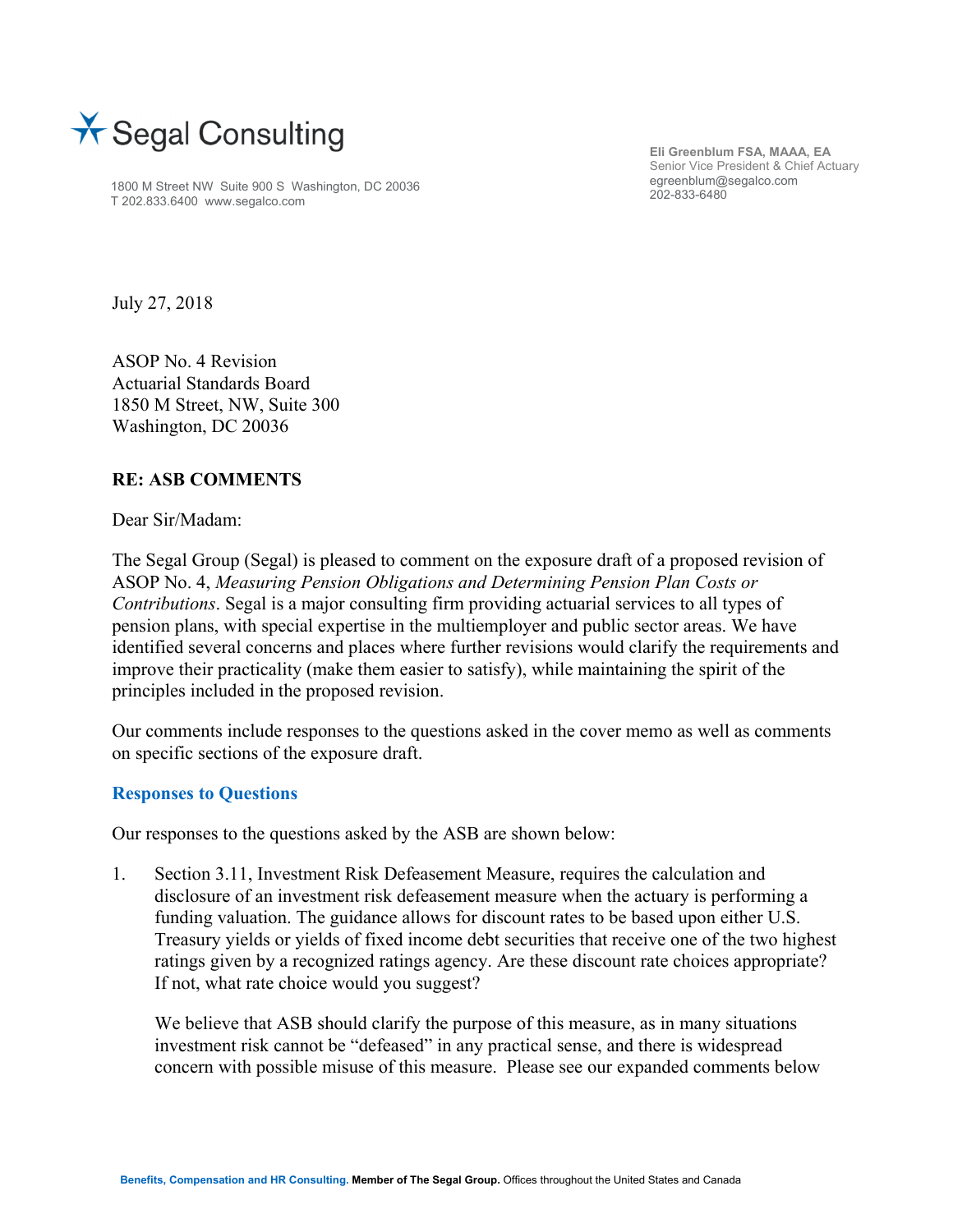on section 3.11. As to the specific questions posed, we believe that the standard should be less prescriptive, so that additional choices are available.

2. Under certain circumstances, section 3.20, Reasonable Actuarially Determined Contribution, requires the actuary to calculate and disclose a reasonable actuarially determined contribution. Do the conditions in this section describe an appropriate contribution allocation procedure for this purpose? If not, what changes would you suggest?

We support the requirement for this calculation and disclosure. However, as discussed in our comments on section 3.20(b), we believe that certain potential restrictions on the actuarial cost method are not needed in light of restrictions on the **contribution allocation procedure.** See also proposed language below in section 3.14 on **amortization methods**.

## **Comments on Specific Sections of the Exposure Draft of the Proposed Revision**

Our detailed concerns with respect to the exposure draft of the proposed revision include the following:

Section 2: Definitions

To be consistent with **market-consistent present value**, and because this would be a major change that many plans and actuaries find challenging and unnecessary, we suggest that **investment risk defeasement measure (IRDM)** be defined in section 2. The first sentence of the definition could be "An obligation measure that reflects the cost of effectively defeasing the investment risk of the plan." As discussed below with respect to Section 3.11, more guidance is needed on the purpose of this measurement; that purpose should also be expressed in the definition (as for example is the case with the Section 2.11 definition of **funding valuation**). Section 3.11 would then start as follows: "If the actuary is performing a funding valuation, the actuary should calculate and disclose an **investment risk defeasement measure**."

Throughout this exposure draft, we found the interconnections among **contribution allocation procedure**, **output smoothing method**, and **actuarially determined contribution** confusing, especially since "The **output smoothing method** may be a component of the **contribution allocation procedure** or may be applied to the results of a **contribution allocation procedure**." We suggest that what is intended in different sections of the proposed standard could be made clearer if a new term, **smoothed contribution**, is defined. The definition could be "A potential payment to the plan as determined after applying an **output smoothing method** to the **actuarially determined contribution**. It may or may not be the amount actually paid by the plan sponsor or other contributing entity." This definition parallels the definition of **actuarially determined contribution** and, as discussed below, would make the language in section 3.16 and other places easier to understand.

In addition, it may be clearer if **actuarially determined contribution** is defined without reference to an **output smoothing method**. For the purpose of these comments, we have not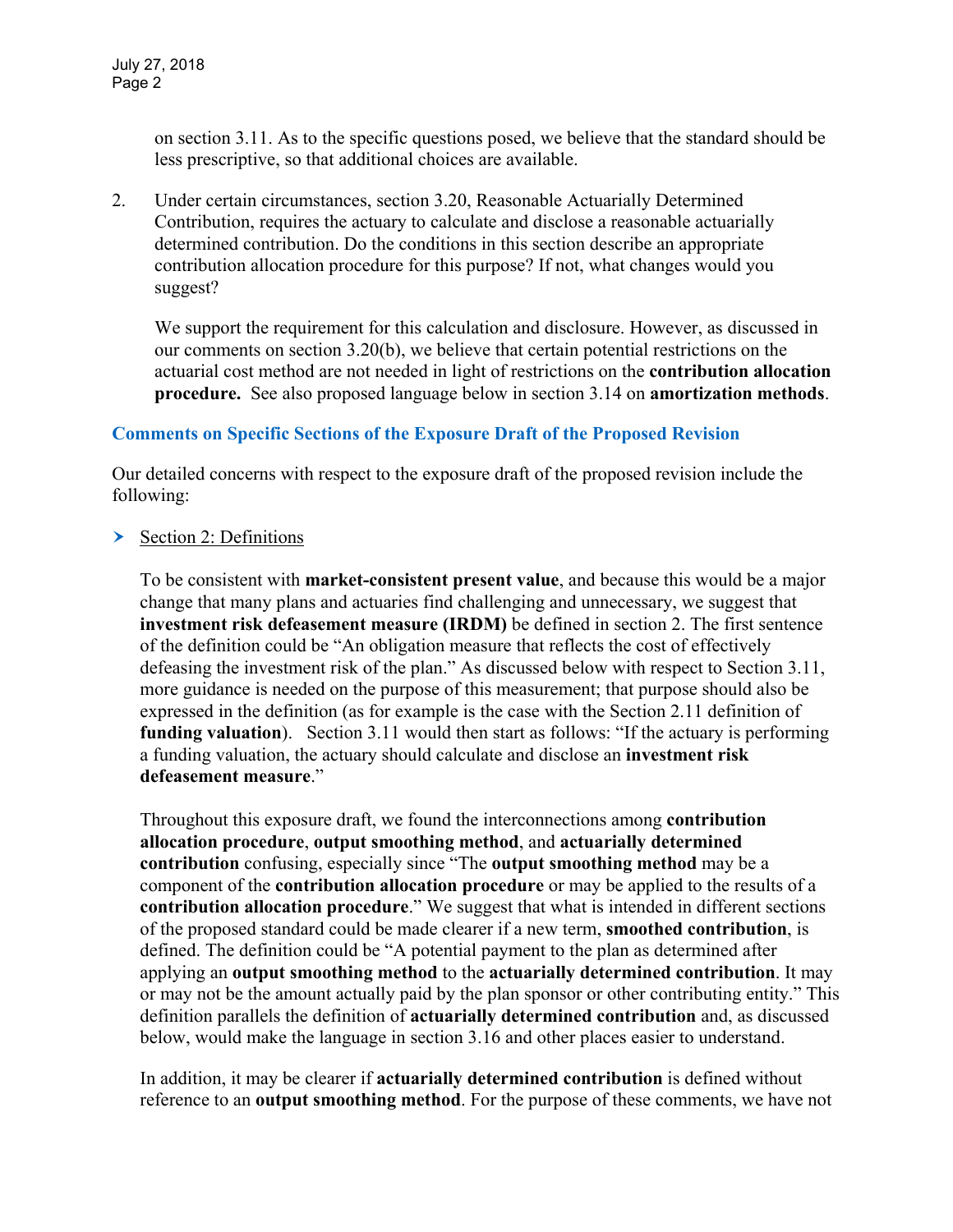assumed any change in its definition but please consider whether such a change would improve the clarity of the ASOP.

- Section 2.12: The definition of a **Funding Valuation** might be interpreted to include a benefit payment projection provided by the actuary for a SERP that is funded on a pay-asyou-go basis. We do not believe that this was intended, nor is this appropriate. This should be clarified.
- Section 2.18: The definition of **output smoothing method** in the exposure draft is limited to a **contribution allocation procedure**, but this should also apply to a **cost allocation procedure** (Section 2.9) for purposes of determining a **periodic cost**.

This definition also includes several references to "contributions." This is inconsistent with the definition of **contribution allocation procedure** and its references to an **actuarially determined contribution**. An **actuarially determined contribution** is a "potential payment to the plan…It may or may not be the amount actually paid by the plan sponsor or other contributing entity." We suggest that the language be changed to reference either the **actuarially determined contribution, periodic cost,** or "a potential payment to the plan."

 $\geq$  Section 3.11: Further to the comment in Section 2 above (the proposed addition of a definition of **investment risk defeasement measure),** the proposed standard does not provide clear guidance to the actuary on the purpose of calculating the investment risk defeasement measure; this is especially of concern when the investment risk cannot be "defeased" in any practical sense, given statutory or market constraints.

The ASB should provide a better rationale for this measure, enabling the actuary to clarify what it represents, and what it does not represent. Many believe that the measure will provide information on the amount of investment risk being taken by the plan; however, for some plans there will be no comparable obligation measure to evaluate that particular level of risk. For instance, many public sector plans do not otherwise calculate a measurement of the benefits accrued to date under the unit credit liability method. If the purpose is as just described, to provide internal comparability the standard should allow the defeasement measure to be determined as the actuarial accrued liability based on the cost allocation method being used to fund the plan.

Given widespread concerns in the public plans sector with possible misunderstanding and misuse of the defeasement measure, by both intended users and other parties (see Precept 8), the standard should:

- o encourage, if not require, some type of disclosure about the purpose of the measure and to further acknowledge (if appropriate) that the investment risk cannot be defeased.
- o consider whether to allow this disclosure to appear in a side letter provided to all intended users, rather than in the main body of the actuarial report on the results of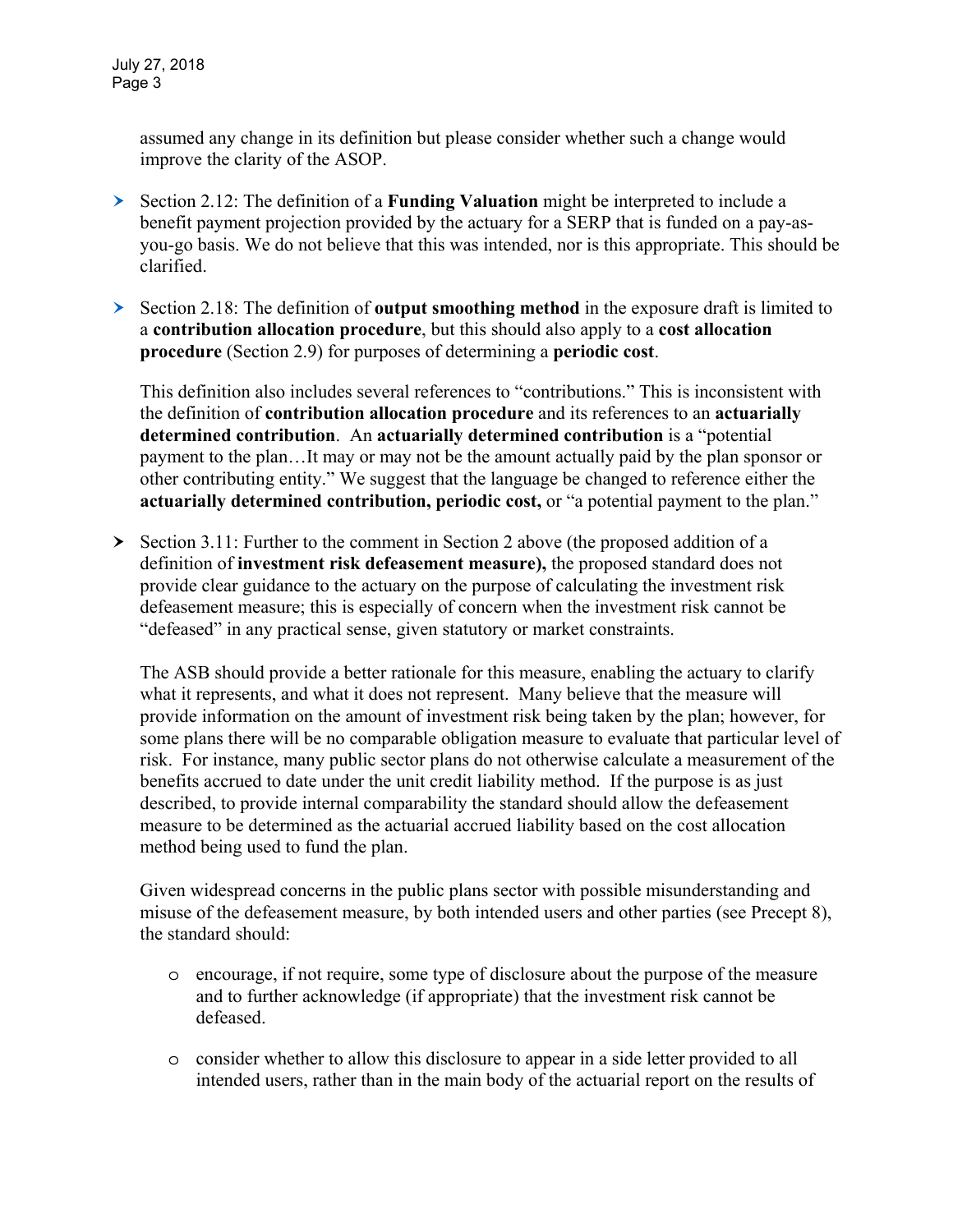the funding valuation, to allow for a full explanation of the measure and its limitations.

We also believe that, if the ASB is intent on retaining this section, it should be far less prescriptive and take into account the possibility of using other approaches that in the actuary's professional judgment are consistent with the purpose of this measurement. This revision could potentially reduce both the amount of additional work required and the possibility of confusion for the user. One approach to implementing this suggestion would be to revise the end of (c) along the following lines.

"Examples of discount rates that the actuary could use include:

- 1. U.S. Treasury yields;
- 2. "Current Liability" discount rates;
- 3. rates at which the pension obligation can be effectively settled. The actuary may use yields of fixed-income debt securities that receive one of the two highest ratings given by a recognized ratings agency;
- 4. rates published by the PBGC for plan terminations;
- 5. non-stabilized HATFA (ERISA single-employer funding) corporate bond segment rates; or
- 6. rates implicit in an annuity purchase quote from an insurance company."

Finally, if the pension plan has investment risk-sharing features (e.g., variable annuity, benefits linked to a market index, etc.), then the assumed discount rate and the economic assumptions underlying the assumed benefits payable should be consistent in accordance with ASOP No. 27, Section 3.12. An investment risk defeasement measure may not be meaningful for a true variable pension plan, and may have limited application to other designs with investment-risk sharing features. Additional guidance to the actuary would be useful for these situations.

Section 3.11(d): We found this subsection to be confusing. We suggest the following, structured to be more parallel with the language in section 3.10:

"d. assumptions other than the discount rates described in 3.11(c) should be reasonable assumptions that, in the actuary's professional judgment, are either those used in the **funding valuation** or those based on the actuary's observations of the estimates inherent in market data, or a combination thereof, in accordance with the guidance in ASOP Nos. 27 and 35 and taking into account the purpose of the measurement."

Section 3.14: We believe that an **amortization method** selected by the actuary should always be designed to fully amortize the unfunded **actuarial accrued liability** within a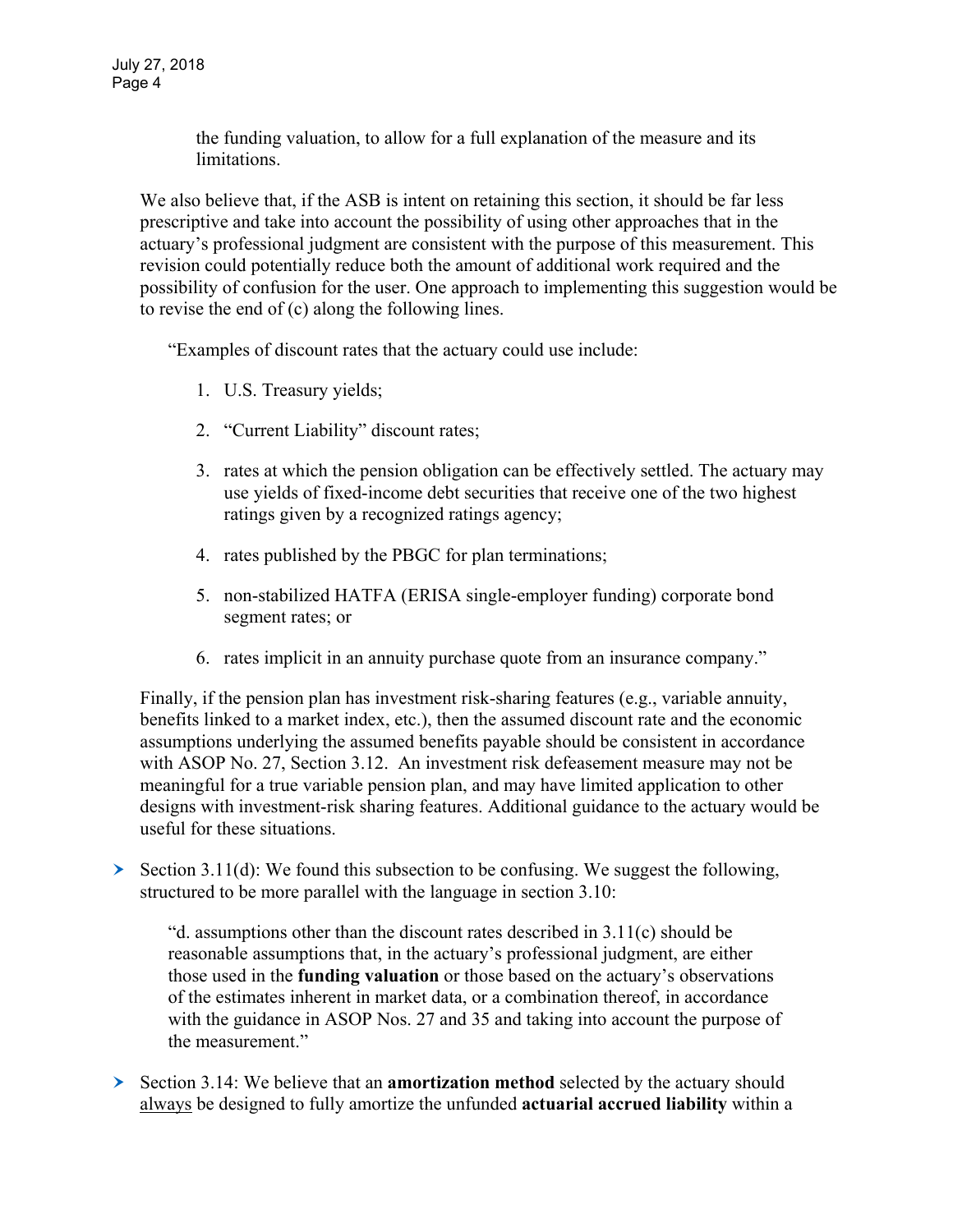reasonable time period. We think this is especially important given the new requirement to calculate and disclose a **reasonable actuarially determined contribution**. We therefore suggest that this section be revised along the following lines:

"If the actuary selects an **amortization method**, the actuary should select an **amortization method** that fully amortizes the unfunded **actuarial accrued liability** within a reasonable time period and that meets at least one of the following conditions:

- a. the payments do not increase;
- b. the payments do not increase more rapidly than expected covered payroll; or
- c. the payments exceed nominal interest on the unfunded **actuarial accrued liability**.

For purposes of determining a reasonable time period, the actuary should consider factors such as the following:

- i. the length of time until amortization payments exceed nominal interest on the unfunded **actuarial accrued liability**;
- ii. the duration of the **actuarial accrued liability**;
- iii. the source of the unfunded **actuarial accrued liability** or change in the unfunded **actuarial accrued liability**; and
- iv. the **funded status** of the plan or period to plan insolvency, if applicable."

We also note that the cost methodology used to determine annual accounting expense under U.S. GAAP (FASB ASC 715) may not meet the conditions of this section (e.g., due to the standard gain/loss corridor or due to different interest rates on liabilities vs assets), leading to a position that the methodology is unreasonable. Since these requirements only apply when the actuary selects the methods, this may not affect a plan that is subject to GAAP. Please clarify whether the actuary would be able to select the GAAP methodology to develop an annual cost for a plan that is not subject to GAAP.

 $\geq$  Section 3.16: We suggest that the wording of this section be clarified to take into account the proposed definition of **smoothed contribution**. We note that further clarification could be achieved if the definition of **actuarially determined contribution** were changed to exclude reference to an **output smoothing method**. In the absence of that latter change, the wording could be as follows:

"If the actuary selects an **output smoothing method**, the actuary should select an **output smoothing method** that results in a reasonable relationship between the **smoothed**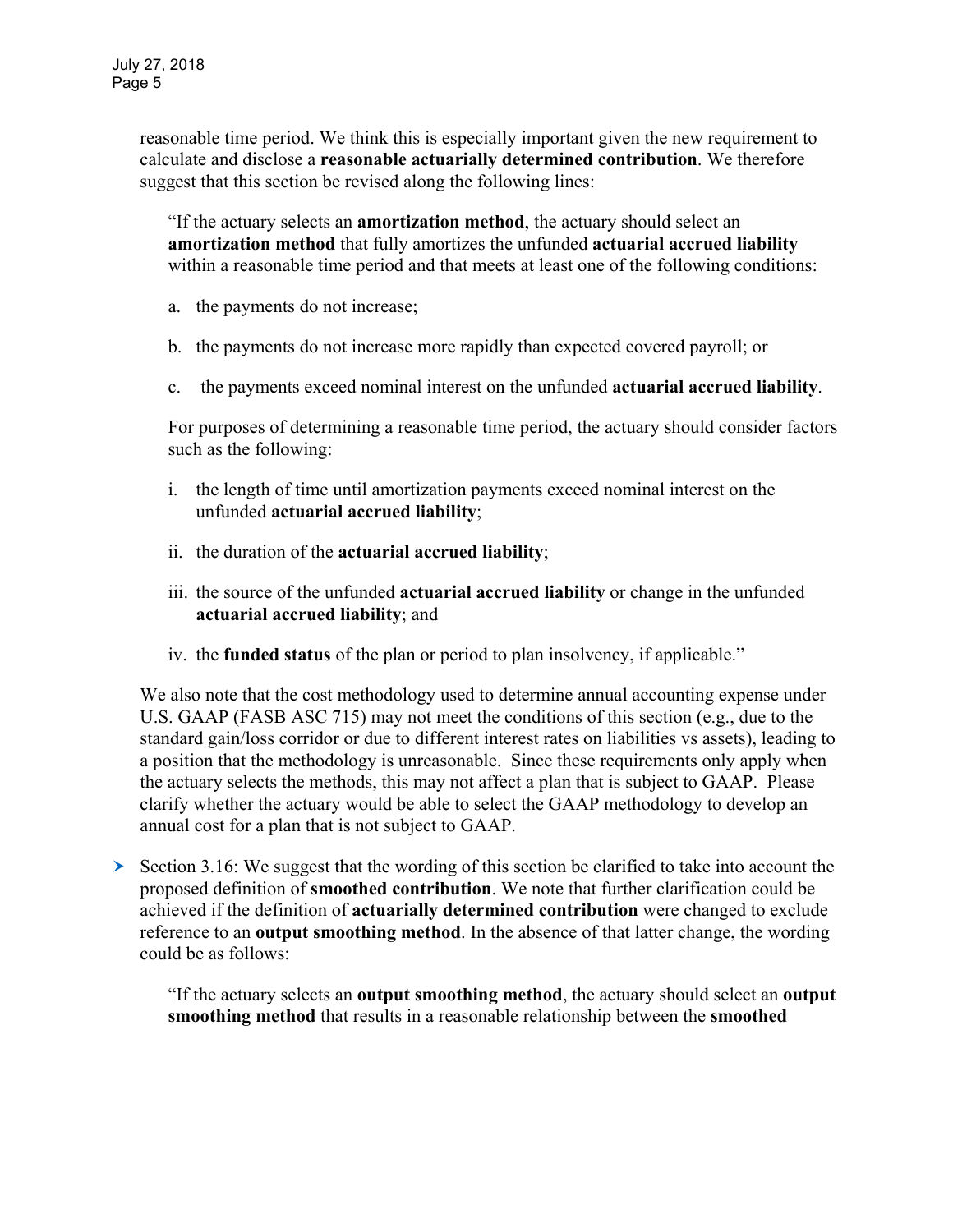**contribution** and the **actuarially determined contribution** (prior to the application of any **output smoothing method**). A reasonable relationship includes the following:

- a. **the output smoothing method** produces a **smoothed contribution** that falls within a reasonable range around the corresponding **actuarially determined contribution** (prior to the application of any **output smoothing method**);
- b. any differences between the **smoothed contribution** and the **actuarially determined contribution** (prior to the application of any **output smoothing method**) are recognized within a reasonable period of time; and
- c. the **output smoothing method** is not expected to systematically produce **smoothed contributions** less than the **actuarially determined contribution** (prior to the application of any **output smoothing method**)."
- $\triangleright$  Section 3.18: We believe that this section should be expanded to take into account the possibility that the actuary selects both a **contribution allocation procedure** and an **output smoothing method**. When selecting both, the actuary should ensure that, in the actuary's professional judgment, the combination is consistent with the plan accumulating adequate assets to make benefit payments when due, assuming that all actuarial assumptions will be realized and that the plan sponsor or other contributing entity will make **actuarially determined contributions** (after applying any **output smoothing method**) when due.
- Section 3.19: In the current ASOP No. 4, the corresponding section 3.14.2 does not include the phrase "that does not include **a prescribed assumption or method set by law**." One potential interpretation of the revised language is: if the actuary is performing a **funding valuation** for a qualified private sector plan using a **contribution allocation procedure** that produces a range of values from the ERISA minimum required contribution to the maximum tax-deductible amount, then the actuary does not need to "qualitatively assess the implications… on the plan's expected future contributions and **funded status**" because that **funding valuation** would include a **prescribed assumption or method set by law**.

For single-employer ERISA plans, the mortality assumption, the discount rates and the unit credit actuarial cost method clearly meet the definition of **prescribed assumption or method set by law**. For multiemployer ERISA plans, the current liability assumptions that are used for a relatively minor portion of the funding determination and the set of actuarial cost methods that are permissible for this purpose could appear to also meet the definition of **prescribed assumption or method set by law**. The meaning of this Section needs to be clarified as to whether it applies even for relatively minor or limited prescriptive aspects of the assumptions or methods.

The issue of whether or not the remainder of section 3.19 applies would also affect the disclosure requirements under sections  $4.1(y)$  and  $4.1(z)$ .

 $\geq$  Section 3.20: Segal commends the ASB for proposing that the actuary should calculate and disclose a Reasonable Actuarially Determined Contribution (RADC) when performing a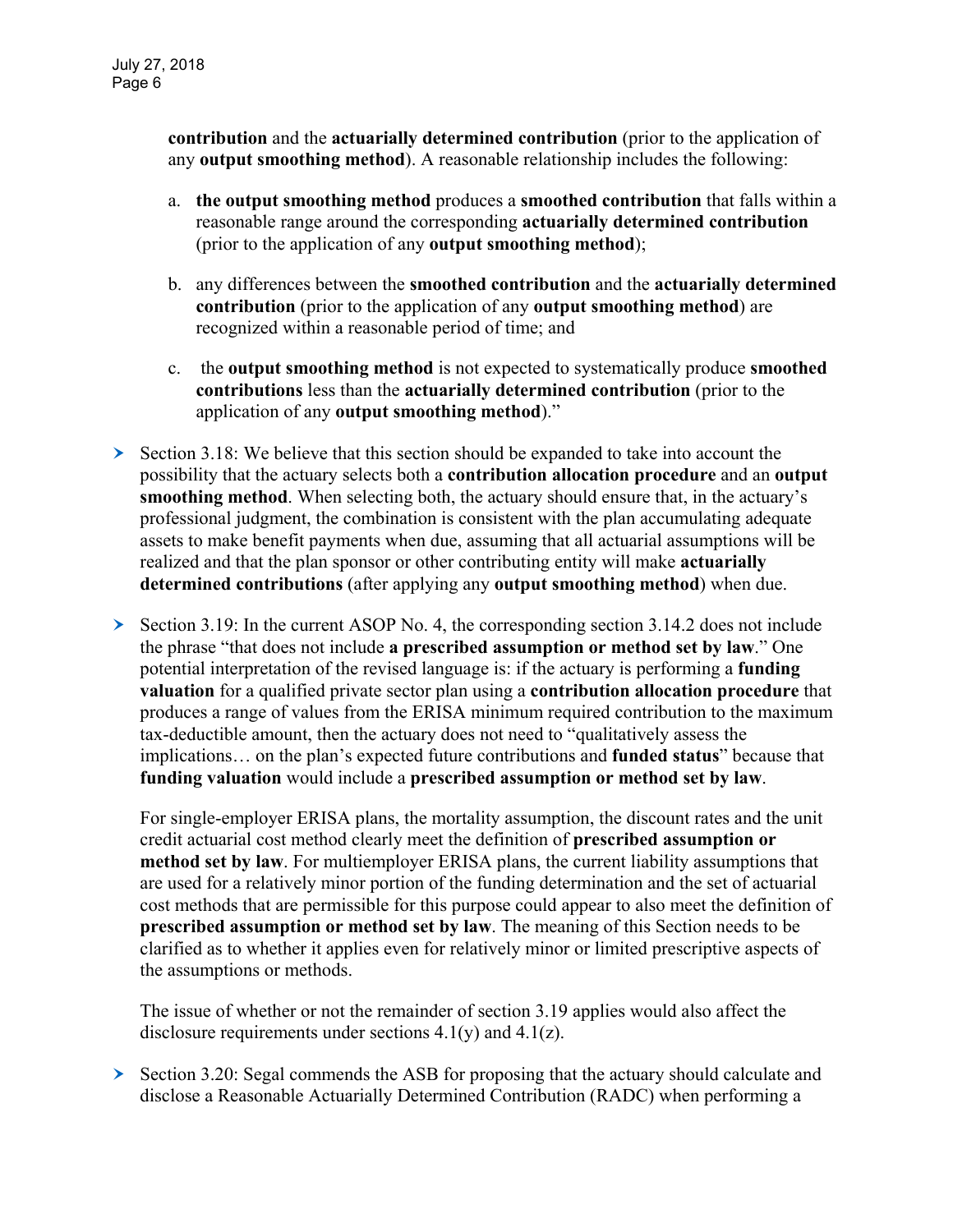**funding valuation**, except when it includes a **prescribed assumption or method set by law**. However, as this is the same conditional clause as in section 3.19, we see the same issues as outlined in our comments on that section.

For a plan using a prescribed basis for a **contribution allocation procedure** that wants to consider an alternative approach in between the ERISA minimum and maximum levels, it appears that (at least one of) the funding alternatives provided by the actuary would need to meet the RADC requirements. The standard should clarify that point – as applied to all types of plans.

The following paragraphs provide examples of concerns as to meeting the RADC requirements.

The single-employer ERISA minimum contribution basis does not appear to meet the RADC conditions due to the use of "stabilized" interest rates. It is unclear whether use of "*non*stabilized" 24-month average interest rates would be considered "reasonable" as a basis for developing RADC options for an ERISA plan – we believe that should be permitted. These types of issues should be clarified.

Consider also a plan that is not subject to ERISA, but the sponsor wants to develop a contribution approach along similar lines. We believe that the actuary should be able to select the single-employer ERISA methodology (using non-stabilized bond rates, with appropriate adjustments in lieu of credit balance elections) for this plan.

 Section 3.20(b): We believe that the proposed restriction on "an **actuarial cost method** with individual attribution" should be clarified. In addition, it may be that this or other potential restrictions are not needed, especially in light of the changes we propose above to improve Section 3.14.

Specifically, for plans that have various types of retirement benefit accruals (flat-dollar or percentage of contributions, and those that associate various percentages of salary for service rendered during certain time periods), the calculation of **normal cost** under the entry age normal **actuarial cost method** may be based on the current level of benefits that is applicable to each employee (i.e. based on that employee's current accrual rate, not that for a "replacement life"). This is commonly used and provides for a more stable contribution allocation, which is especially beneficial for plans funded by fixed contribution rates. Section 3.17(c) of the exposure draft notes that "stability or predictability of periodic costs or actuarially determined contributions" is one of the factors that should be taken into consideration. It is important to distinguish these methods from an "ultimate entry age" approach that bases the normal cost for an employee on a hypothetical replacement, potentially in a new (and far different) tier of benefits. We therefore suggest that this language could be modified as follows:

"if an **actuarial cost method** is used, it should be consistent with section 3.13. If an **actuarial cost method** with individual attribution is used, each participant's **normal cost**